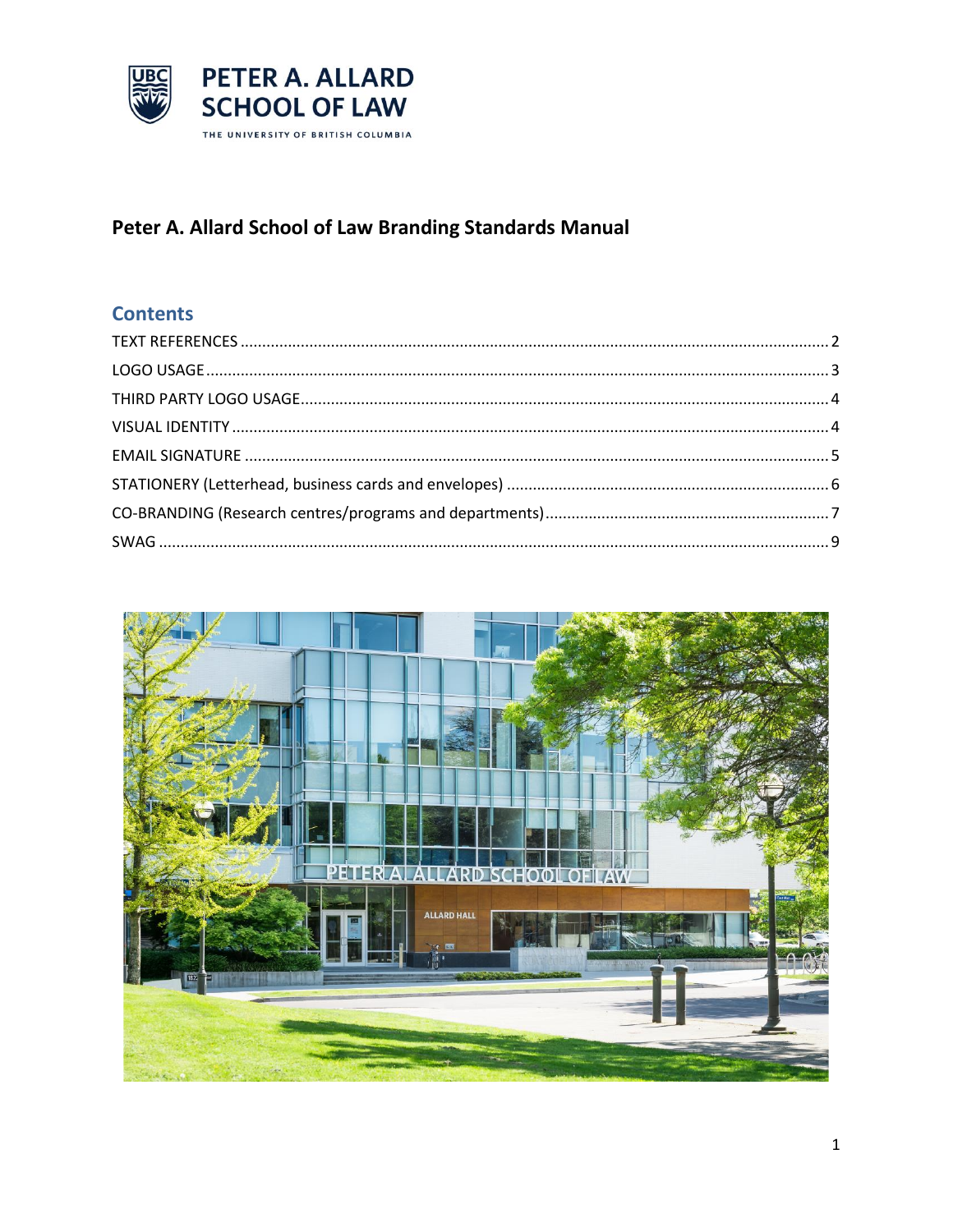

#### **Peter A. Allard School of Law**

On January 22, 2015 UBC announced a transformational \$30 million gift from law alumnus Mr. Peter A. Allard, Q.C. In recognition of this gift, UBC renamed the law school the Peter A. Allard School of Law. This branding standards manual outlines guidelines for the application of the new name of the law school.

#### <span id="page-1-0"></span>**TEXT REFERENCES**

**The law school's name:** Peter A. Allard School of Law

#### **References:**

- For formal internal and external documents (e.g. agreements, policies), the law school is referred to as 'the Peter A. Allard School of Law' in the first reference.
- For informal internal and external documents (e.g. agendas, memos), the law school is referred to as 'the Allard School of Law' in the first reference.
- For subsequent references it is appropriate to note:
	- o the Faculty
		- or
	- o the law school
- When referring to the law school in conjunction with reference to UBC, the Faculty name precedes UBC:
	- o Peter A. Allard School of Law (or Allard School of Law) at the University of British Columbia (or UBC)
	- o Peter A. Allard School of Law (or Allard School of Law), University of British Columbia (or UBC)
- When faced with spacing constraints on documents, it is appropriate to use 'Allard Law'. For example, in some social media there are character limits.

#### **Do not use:**

- University of British Columbia's (or UBC's) Peter A. Allard School of Law (or Allard School of Law)
- Just 'school'
- Allard School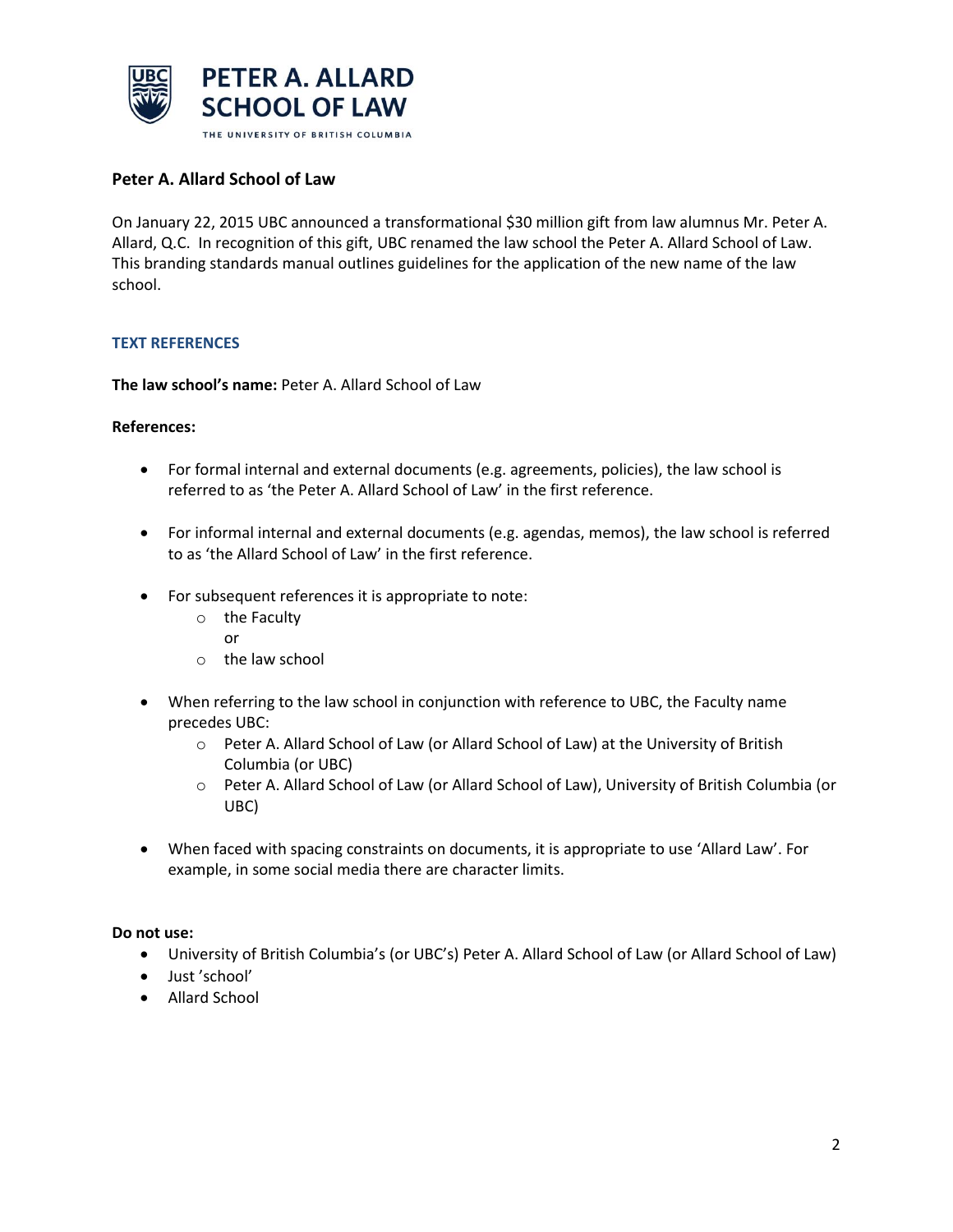

#### <span id="page-2-0"></span>**LOGO USAGE**

Below are guidelines for the application of the three versions of the logo: Formal, Primary, Casual and Short form. Each version has an option to include 'The University of British Columbia' as a signature. Logos are available in the shared drive[: G:\Allard Law Templates and Logos\Allard School of Law Logo](file://///teamshare.ead.ubc.ca/team/law/shareddata/Allard%20Law%20Templates%20and%20Logos/Allard%20School%20of%20Law%20Logo%20Files)  [Files.](file://///teamshare.ead.ubc.ca/team/law/shareddata/Allard%20Law%20Templates%20and%20Logos/Allard%20School%20of%20Law%20Logo%20Files) External parties wishing to use the law school's logo are to contact the Faculty's Communications Manager at 604-822-4172.

#### **Formal Logos:**

The logos below are to be used on formal internal and external materials (e.g. letterhead, business cards, envelopes, email signatures, e-newsletters, PowerPoints, agreements, policies):

**UBC** 

**PETER A. ALLARD** 

**SCHOOL OF LAW** 



Formal UBC Sig Formal UBC Shield

#### **Primary Logos:**

The logos below are to be used on informal internal and externals materials (e.g. agendas, memos, posters, swag items). This is the primary logo for the law school:



Primary UBC Sig Primary UBC Shield

**SCHOOL OF LAW** 

#### **Casual Logos:**

The logos below are to be used on informal internal and external materials when faced with spacing constraints on documents (e.g. social media where there are character limits).





Casual UBC Sig Casual UBC Shield

#### **Short Logos:**

The logos below are to be used at a future point when the law school is known as 'Allard', similar to 'Sauder':





Short UBC Sig Short UBC Shield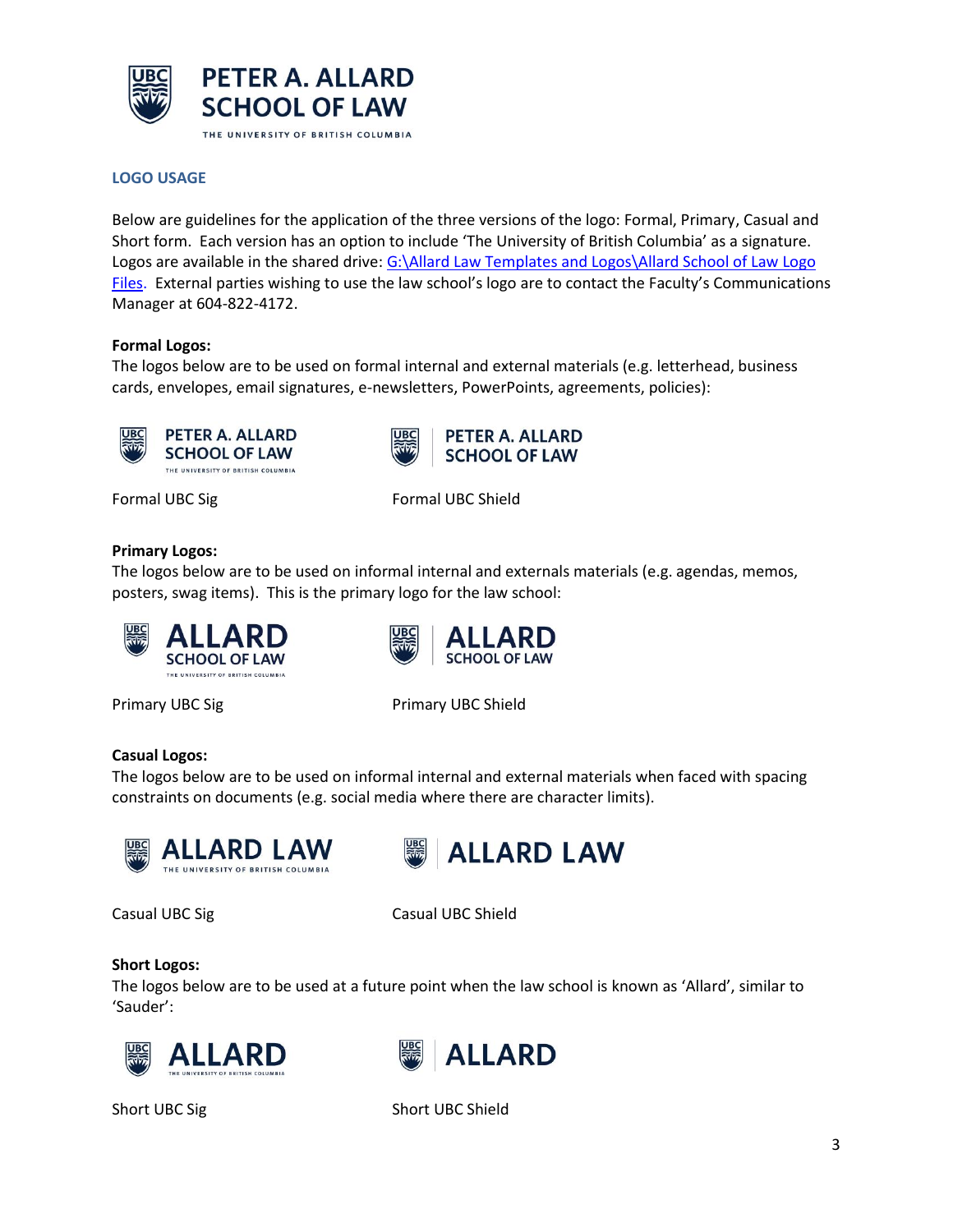

#### **Logo Guidelines:**

- Do not crop, reshape, skew or stretch the logo.
- Ensure the logo is large enough to read if it is resized for posters or presentations.
- Ensure there is adequate white space around the logo (it is recommended that the white space be equal to the size of the letters that comprise the logo).
- Do not frame the logo in a box.

Contact the Faculty's Communications Manager at 604-822-4172 for assistance with the application of logos.

#### <span id="page-3-0"></span>**THIRD PARTY LOGO USAGE**

The Faculty is often asked by partner institutions to provide the Peter A. Allard School of Law logo for use in promotional/marketing materials. All third party requests must be submitted to the Faculty's Communications Manager for review and approval.

#### <span id="page-3-1"></span>**VISUAL IDENTITY**

#### **Typography:**

The Faculty's logo uses the "Whitney Semibold" font, which is the institutional typeface used in all UBC Brand Signatures. When preparing communication materials that include the core UBC Brand elements use Sans Serif e.g. Calibri or Arial font. Learn more here: [http://brand.ubc.ca/about-the-brand/visual](http://brand.ubc.ca/about-the-brand/visual-identity-system/typography/)[identity-system/typography/](http://brand.ubc.ca/about-the-brand/visual-identity-system/typography/)

#### **Colour:**

The primary colour used by the Faculty is the "UBC Blue". The Secondary colour is the "UBC Grey". Learn more here:<http://brand.ubc.ca/about-the-brand/visual-identity-system/colour/>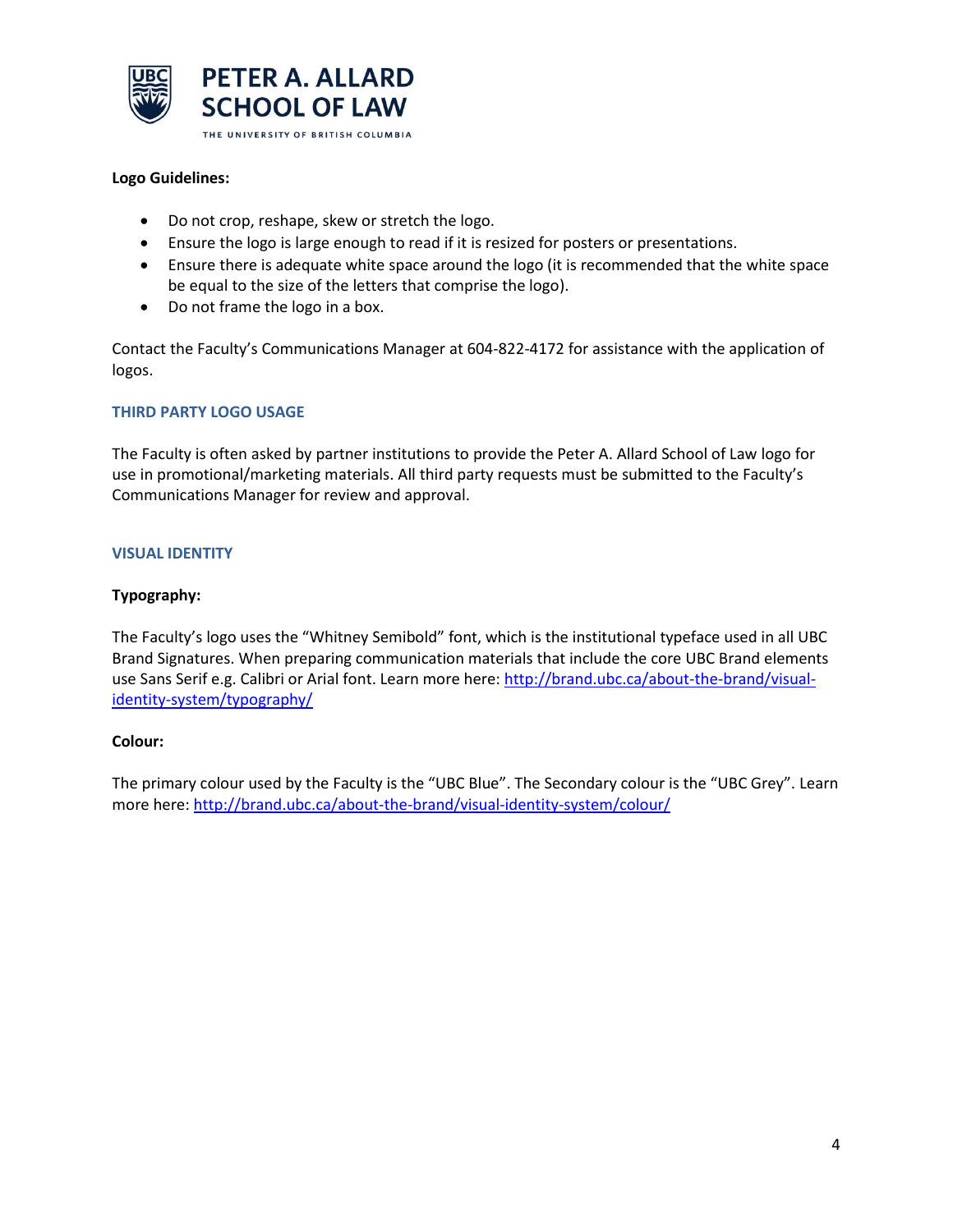

#### <span id="page-4-0"></span>**EMAIL SIGNATURE**

To update your email signature in Outlook, visit[: http://office.microsoft.com/en-us/outlook](http://office.microsoft.com/en-us/outlook-help/changean-email-signature-HA010156014.aspx)[help/changean-email-signature-HA010156014.aspx.](http://office.microsoft.com/en-us/outlook-help/changean-email-signature-HA010156014.aspx) The template below can be cut and pasted into your signature:

#### Simmi Puri

Communications Manager Peter A. Allard School of Law I <Department> The University of British Columbia Allard Hall, Room 268 1822 East Mall | Vancouver, BC Canada V6T 1Z1 Phone 604 822 4172 | Cell 604 626 1749 | Fax 604 822 4781 [puri@allard.ubc.ca](mailto:puri@allard.ubc.ca) | [www.allard.ubc.ca](http://www.allard.ubc.ca/) | [@AllardLaw](http://www.twitter.com/allardlaw)

You can access selected research papers on the Social Science Research Network (SSRN) at: [fill in name] [http://ssrn.com/author](http://ssrn.com/author=328741) [fill in].

**PETER A. ALLARD SCHOOL OF LAW** 

THE UNIVERSITY OF BRITISH COLUMBIA

#### **Email Signatures Guidelines:**

- First Name Last Name: Arial Bold
- Contact Information: Arial Regular
- For phone numbers refrain from using dashes. Add  $a + 1$  before phone numbers if there is frequent contact with international audiences.
- Email, Website and Social Media: Arial Regular. In most email programs these items will hyperlink if a hard return is entered after typing the information. In order to retain formatting, do this "on the side" in your signature workspace and then paste it in. Remember to test hyperlinks. This step requires careful attention in selecting only the characters/spaces that require the hyperlink attribute.
- <span id="page-4-1"></span> Social media hyperlinks are not required and may be added at one's discretion. Limit signatures to a maximum of three social media hyperlinks. Do not include social media icons as it makes the signature long and often displays as an attachment.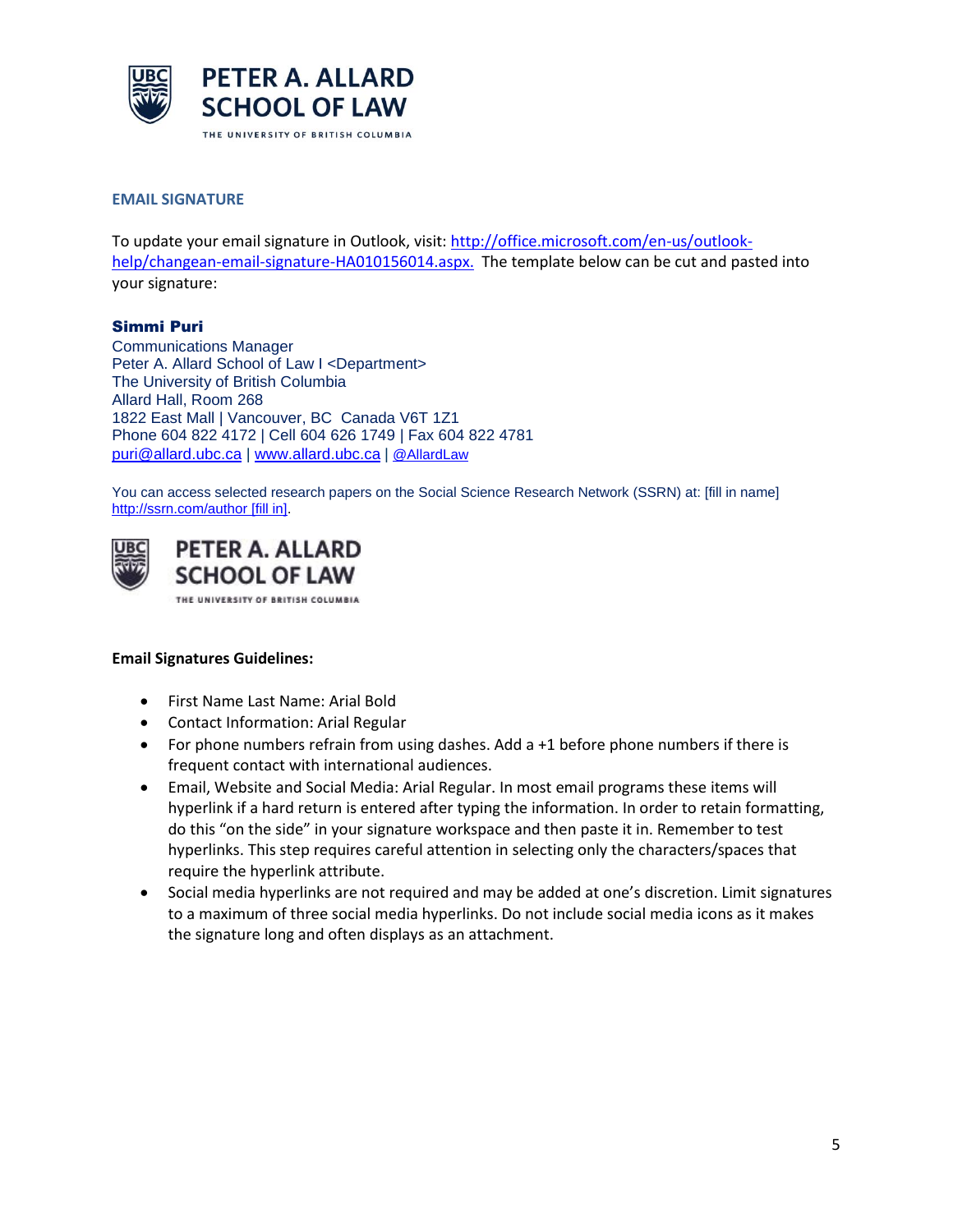

#### **STATIONERY (Letterhead, business cards and envelopes)**

Letterhead, business cards and envelopes can all be ordered through the Faculty's reception desk [\(reception@allard.ubc.ca\)](mailto:reception@allard.ubc.ca). The Peter A. Allard School of Law, along with other Faculties and departments across campus, order stationery through Xerox Global Services (XGS).

#### **Sample of Business Card format:**



#### **Sample of letterhead format:**



Allard Hall 1822 East Mall Vancouver, BC Canada V6T 1Z1

Phone 604 822 3151 Fax 604 822 8108 www.allard.ubc.ca

<span id="page-5-0"></span>Digital letterhead (for sending letters electronically) is available in the shared drive: [G:\Allard Law](file://///teamshare.ead.ubc.ca/team/law/shareddata/Allard%20Law%20Templates%20and%20Logos/Allard%20School%20of%20Law%20Logo%20Files)  [Templates and Logos\Allard School of Law Logo Files](file://///teamshare.ead.ubc.ca/team/law/shareddata/Allard%20Law%20Templates%20and%20Logos/Allard%20School%20of%20Law%20Logo%20Files)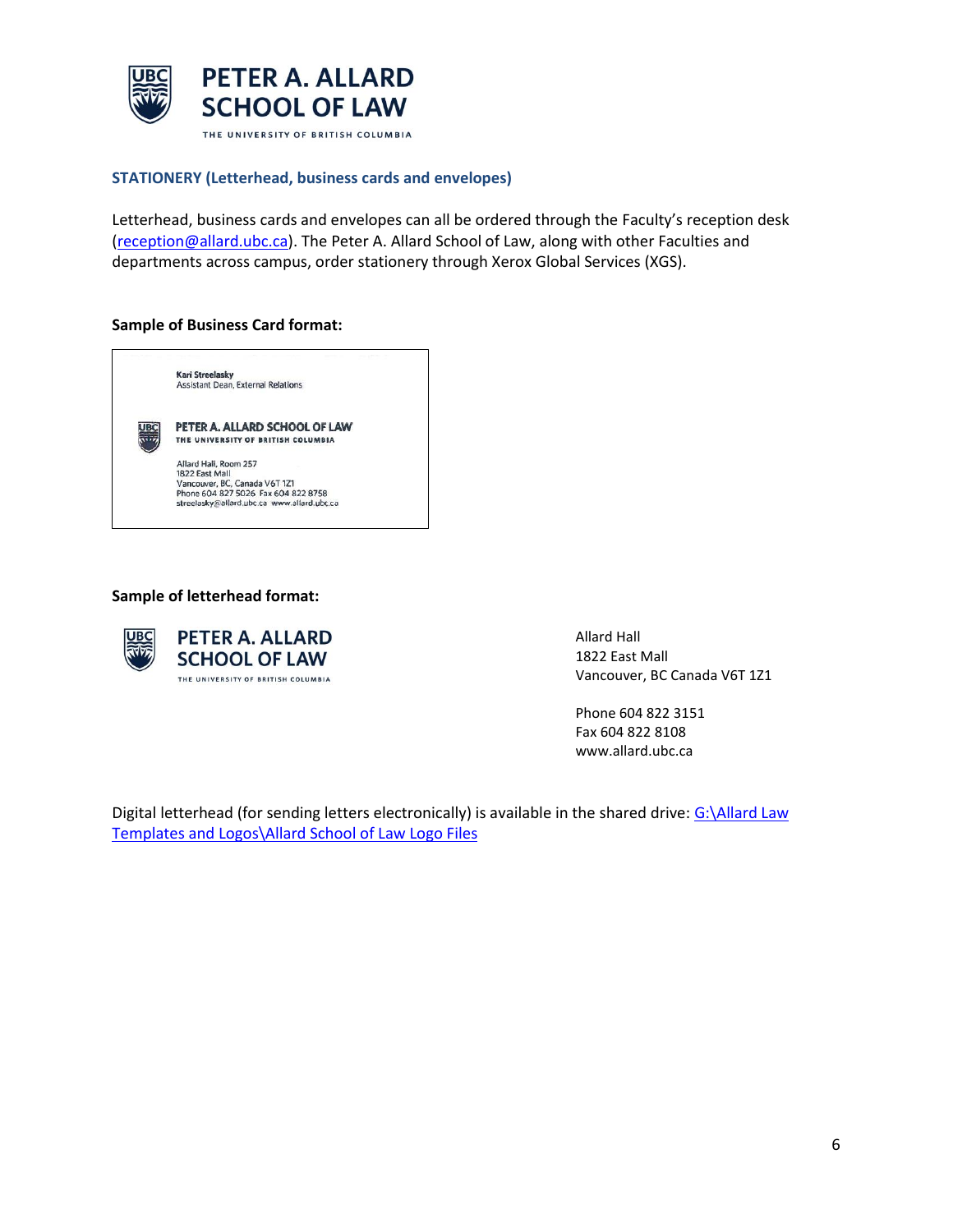

#### **CO-BRANDING: Research Centres/Programs**

#### **Email Signature:**

See example on page 5.

#### **Text References:**

When referring to a research centre/program, here is an example: The Centre for Feminist Legal Studies at the Peter A. Allard School of Law. This format can be used in first reference. For subsequent references, it is acceptable to use the research centre/program's abbreviated form if one is available or "the Centre" or "the Project."

- Centre for Business Law (CBL)
- Centre for Law and the Environment (CLE)
- Centre for Asian Legal Studies (CALS)
- Centre for Feminist Legal Studies (CFLS)
- UBC Innocence Project at the Allard School of Law

#### **Stationery:**

There are opportunities for customization on certain stationery items to include both a research centre/program logo and Faculty logo. Learn more by [visiting the UBC Supply Management website.](https://www.supplymanagement.ubc.ca/procure-pay-client-services/ubc-stationery)

Here is an example of official letterhead that includes a research centre/program reference and logo:

Header:

| <b>PETER A. ALLARD</b><br><b>UBC</b><br><b>SCHOOL OF LAW</b><br>THE UNIVERSITY OF BRITISH COLUMBIA | Allard Hall<br><research centre="" or<br="" program="">Department &gt;<br/>1822 East Mall<br/>Vancouver, BC Canada V6T 1Z1</research> |
|----------------------------------------------------------------------------------------------------|---------------------------------------------------------------------------------------------------------------------------------------|
|                                                                                                    | Phone 604 822 3151<br>Fax 604 822 8108<br>www.allard.ubc.ca                                                                           |

Footer:

**CENTRE FOR BUSINESS LAW**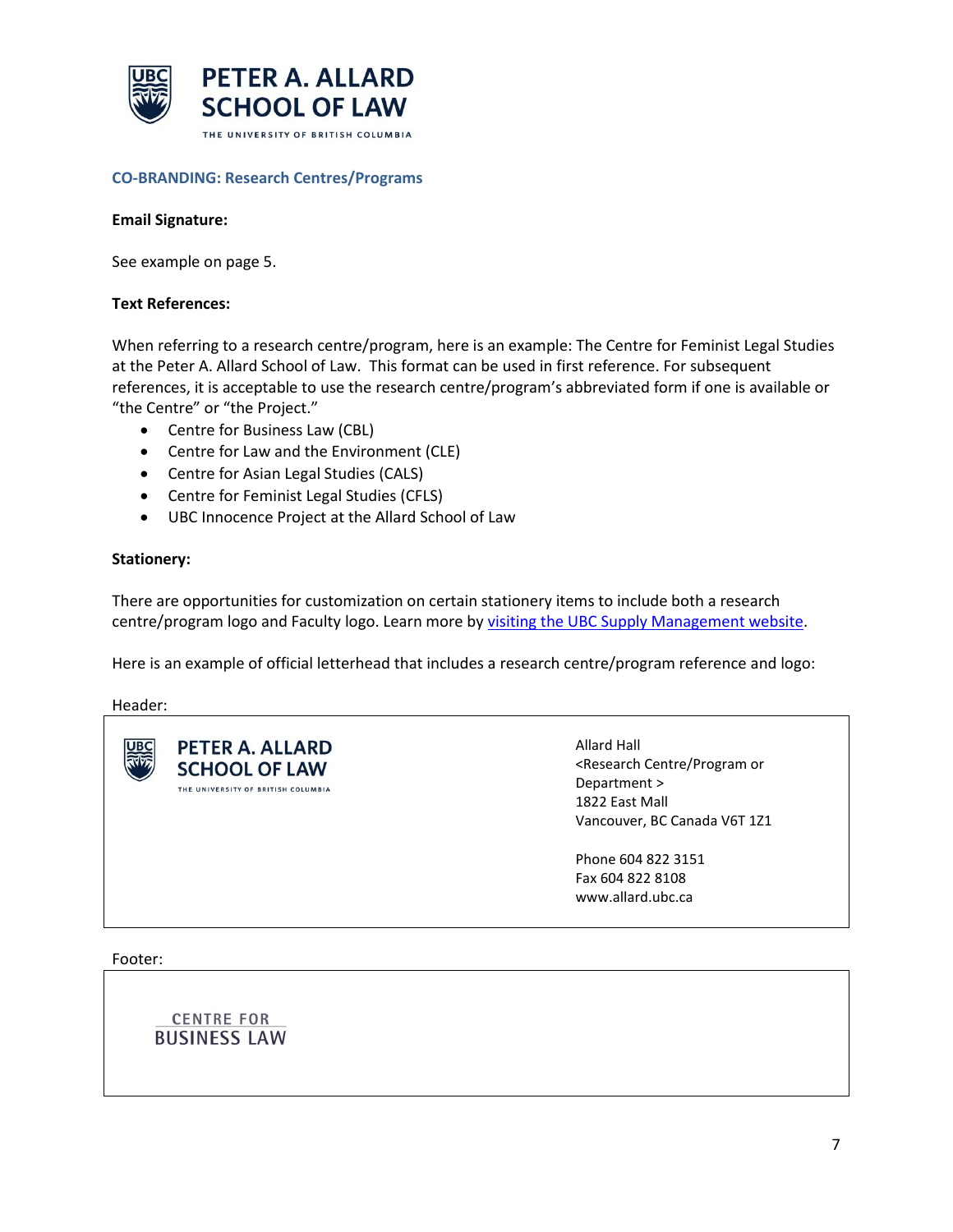

#### **Electronic Newsletter:**

The Faculty logo is displayed at the top and the research centre/program's name in the subhead. If the research centre/program has its own logo, it can be included in the footer. Example:



# PETER A. ALLARD SCHOOL OF LAW THE UNIVERSITY OF BRITISH COLUMBIA

### **The Centre for Business Law**

<newsletter content>



Peter A. Allard School of Law Centre for Business Law The University of British Columbia Allard Hall, 1822 East Mall Vancouver, BC V6T 1Z1

Learn more about how to display a research centre/program's logo with the Faculty logo by contacting the Faculty's Communications Manager at 604-822-4172.

#### **CO-BRANDING: Departments**

**Email Signature:**

See example on page 5.

#### **Text References:**

When referring to a department, here is an example: The Career Services Office at the Peter A. Allard School of Law. This format can be used in the first reference. For subsequent references, it is acceptable to use the department's abbreviated form if one is available.

- Career Services Office (CSO)
- J.D. Admissions
- Indigenous Legal Studies Program (ILSP)
- Alumni Relations
- Graduate Program